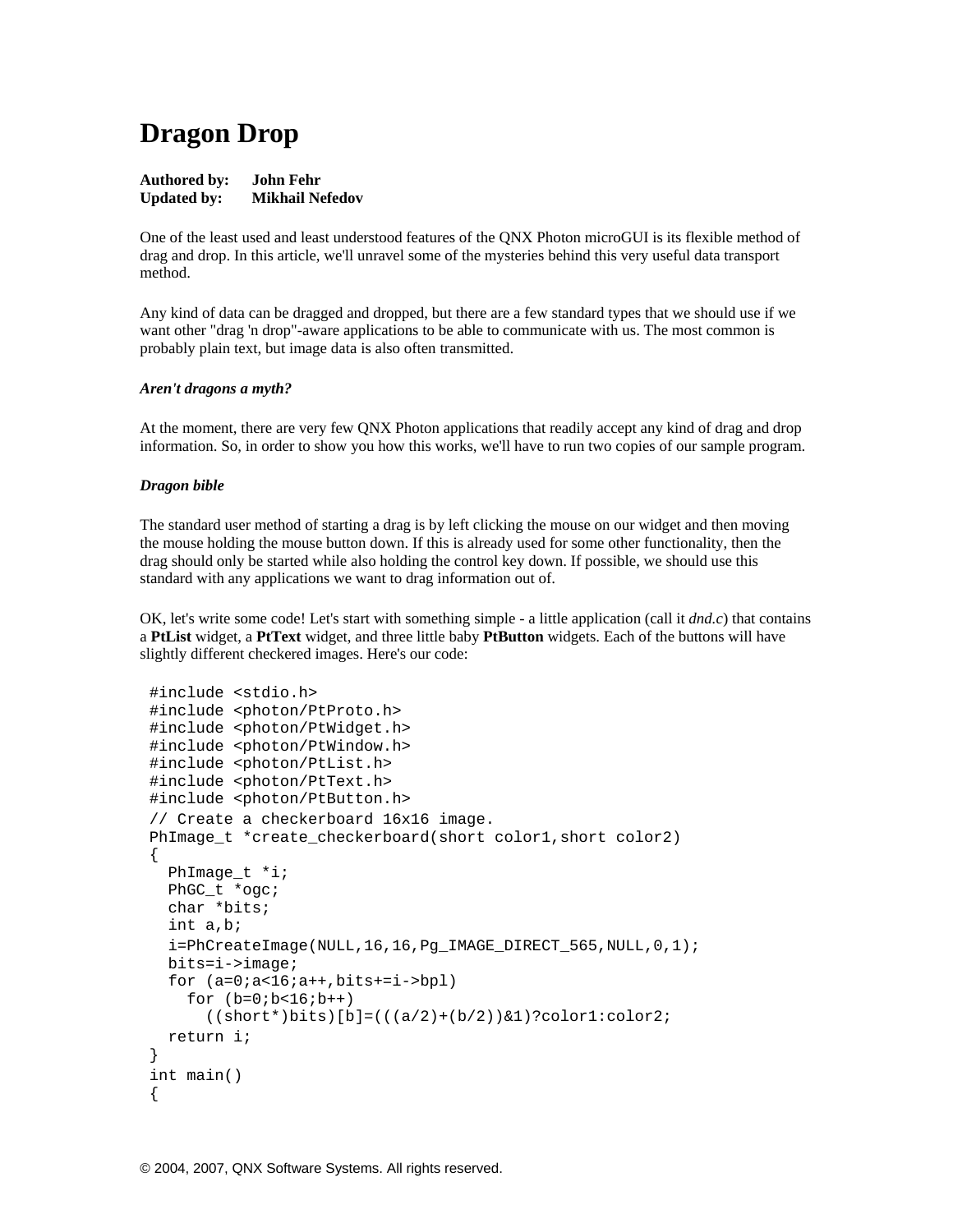```
PtArg t args[5];
    PtWidget_t *win,*list,*text,*button1,*button2,*button3; 
    PhImage_t *image1,*image2,*image3; 
    PhDim_t dim={200,300}; 
   PhPoint t pos=\{50,50\};
   char *items[]={"one","two","three","four"}; 
    PtInit("/dev/photon"); 
    // create our window 
   PtSetArg(&args[0],Pt_ARG_DIM,&dim,0); 
   PtSetArg(&args[1], Pt_ARG_POS, &pos, 0);
    PtSetArg(&args[2],Pt_ARG_WINDOW_TITLE,"Dragon Droppings",0); 
  win=PtCreateWidget(PtWindow,Pt_NO_PARENT,3,args);
    // create our text widget 
   dim.w=150;dim.h=25;pos.x=25;pos.y=200; 
PtSetArg(&args[2],Pt_ARG_FLAGS,Pt_TRUE,Pt_SELECTABLE|Pt_SELECT_NOREDRAW
); 
    text=PtCreateWidget(PtText,win,3,args); 
    // create our list widget 
   dim.w=dim.h=150;pos.x=pos.y=25;
    list=PtCreateWidget(PtList,win,3,args); 
    // add a few items to our list widget 
   PtListAddItems(list,(const char **)items, 4, 1);
   image1=create_checkerboard(0xff70,0x0000);
   image2=create_checkerboard(0x07ff,0xffff);
    image3=create_checkerboard(0x0000,0xffff); 
    // create first button widgets 
  dim.w=dim.h=26;pos.x=25;pos.y=250;
   PtSetArg(&args[2], Pt ARG LABEL TYPE, Pt IMAGE, 0);
  PtSetArg(&args[3], Pt ARG LABEL IMAGE, image1, 0);
   button1=PtCreateWidget(PtButton,win,4,args); 
    // create second button widget 
   pos.x=150; 
  PtSetArg(&args[3], Pt ARG LABEL IMAGE, image2,0);
   button2=PtCreateWidget(PtButton,win,4,args); 
    // create our third button widget 
   pos.x=78;dim.w=50; 
   PtSetArg(&args[3], Pt ARG LABEL IMAGE, image3,0);
   button3=PtCreateWidget(PtButton,win,4,args); 
   PtRealizeWidget(win); 
   PtMainLoop(); 
  }
```
That seems straightforward enough. We added the **Pt\_SELECTABLE|Pt\_SELECT\_NOREDRAW** flags to the text because we'll need them later. We can compile this with 'gcc dnd.c -o dnd -lph' to try it out. Not too exciting, is it?

#### *What a drag!*

Why don't we add drag capability to our list widget? The best time to start a drag would be when the left mouse button is down and we move the mouse. The perfect solution would be to use a **Pt\_CB\_OUTBOUND** callback. Let's add the following code after the list creation function call:

PtAddCallback(list,Pt\_CB\_OUTBOUND,list\_outbound,0);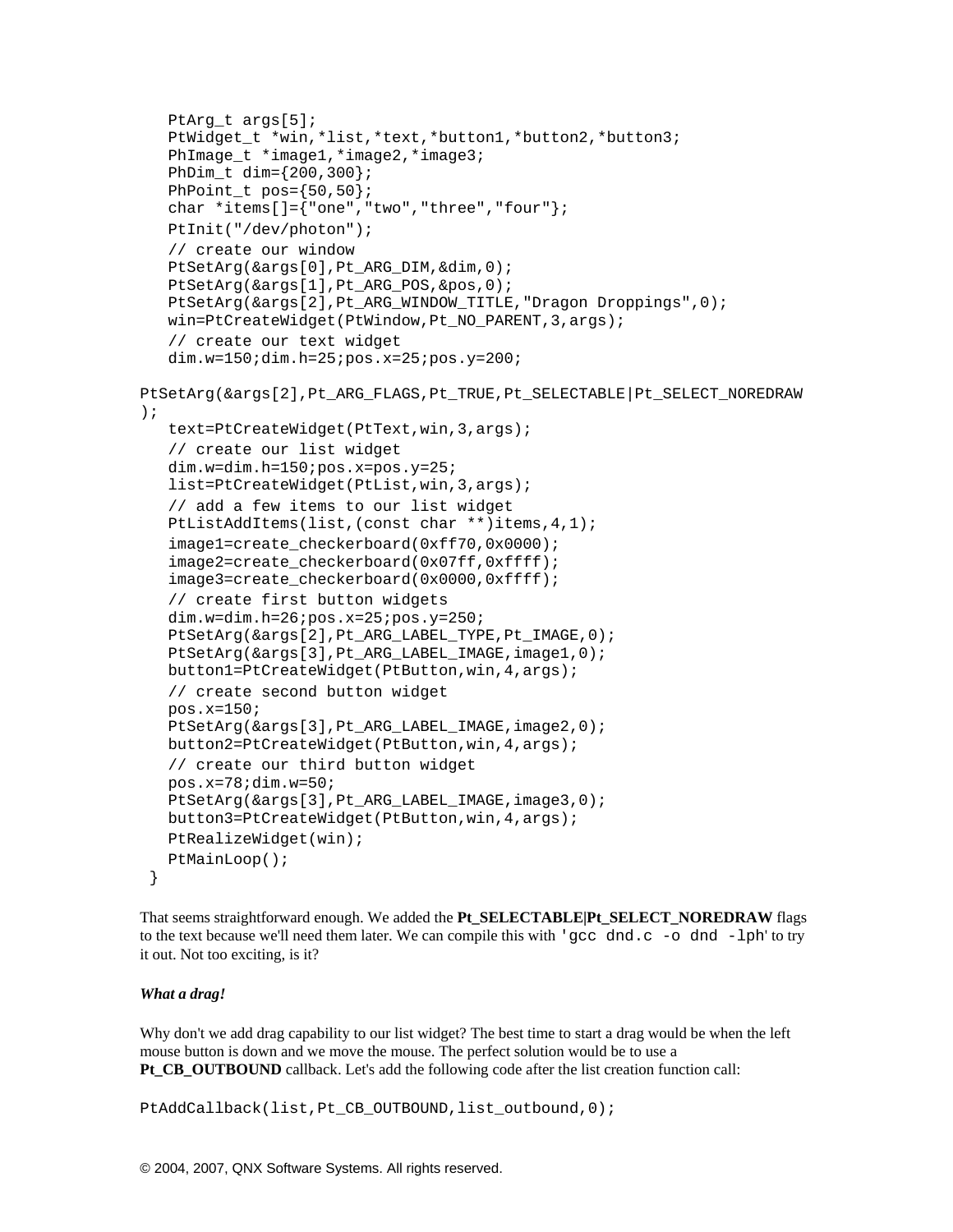We should also add some code that will initiate the drag in our **list\_outbound**() function. To do this, we create a **PtTransportCtrl\_t** object with the **PtCreateTransportCtrl**() function, add some simple inline data (i.e. the data is copied) with the **PtTransportType**() function, and start the dragging with the **PtInitDnd** call. (The **Pt\_DND\_SILENT** call tells the drag-and-drop routines not to inform the source widget of the drag- and-drop progress. We don't care about it after the drag and drop is started.) Here's the code to put in before the **main**() function:

```
 int list_outbound(PtWidget_t *widget,void *data,PtCallbackInfo_t 
*cbinfo) 
 { 
   PhPointerEvent t *pev=PhGetData(cbinfo->event);
    // make sure we have the left (selection) button pressed 
    if (pev->buttons&Ph_BUTTON_SELECT) 
    { 
      unsigned short *ind; 
      short *num; 
      // get the list of indexes (there can be only one!) 
      PtGetResource(widget,Pt_ARG_SELECTION_INDEXES,&ind,&num); 
      // make sure there's a selected item 
     if ((*num)>0) { 
        char **items; 
        PtTransportCtrl_t *tctrl=PtCreateTransportCtrl(); 
        // get the list of items 
        PtGetResource(widget,Pt_ARG_ITEMS,&items,&num); 
        // add an inline plain text transport to the drag and drop 
transport 
        // control, making sure we remember that indexes start at 1 in 
the list 
        PtTransportType(tctrl,"text","plain",0,Ph_TRANSPORT_INLINE, 
         "string", items[ind[0]-1], 0, 0;
        // start the drag and drop 
        PtInitDnd(tctrl,widget,cbinfo->event,NULL,Pt_DND_SILENT); 
      } 
    } 
   return Pt_CONTINUE; 
  }
```
Now, when we compile *dnd.c*, run it, and click and drag on the list widget, the cursor turns into a little circle with a slash through it. The cursor indicates where you can drag your information to, and since we don't have anything that accepts it, it'll stay as this "not dropable" cursor no matter where we move it.

## *Look out for dragon droppings!*

OK, now that we've been able to initiate a drag, how about accepting a drop somewhere? Hmm... Which widget will we choose? How about the **PtText** widget? The **PtText** widget accepts plain text drag-anddrop by default. At last we can drag and drop something. Lookin' good! Try running multiple copies of **dnd**, and try dragging from one copy's list into another copy's text box. Pretty spiffy, eh?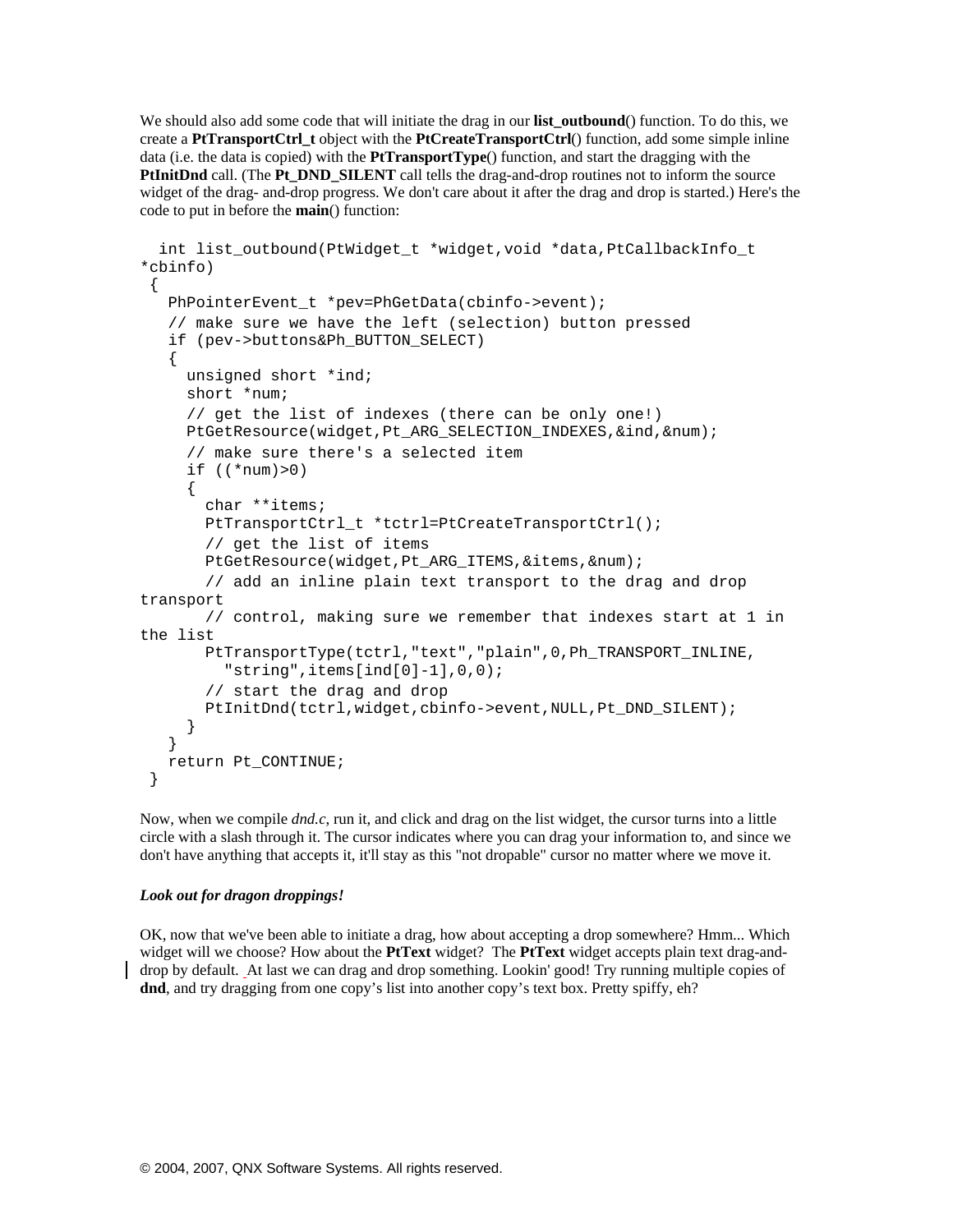## *What about just dragon?*

What if we only want to drag an item inside our list? Luckily, there's some increased functionality provided for just that purpose. Let's start by adding a **Pt\_CB\_DND** callback for the list widget as well. Add the following line after the **Pt\_CB\_OUTBOUND PtAddCallback** function call for the list widget:

PtAddCallback(list,Pt\_CB\_DND,list\_drop,0);

But what do we do in the **list\_drop()** callback? Well, we do the same kind of thing that we did for the **PtText** drop callback's **Ph\_EV\_DND\_ENTER** code, but our **Ph\_EV\_DND\_DROP** code is a little different. We receive information as to where in the list our drag was dropped - the item, the item index (keeping in mind that the first item is at index 1), and whether the drop was before, after, or on, the given item.

All we really need to do, then, is figure out where to put the dropped text, making sure that if that text already exists somewhere in our list, we delete it first. One other difference in the list drop is that the **select\_flags** member in the **PtDndFetch\_t** array must have **Pt\_DND\_SELECT\_MOTION** set. This will give us a visual indication of where we're dropping inside the list widget.

Here's the code to put in after the **text\_drop** function:

```
 int list_drop(PtWidget_t *widget,void *data,PtCallbackInfo_t *cbinfo) 
 { 
   PtListDndCallback_t *ldndcb=cbinfo->cbdata; 
   PtDndCallbackInfo_t *dndcb=&ldndcb->dnd_info; 
   static PtDndFetch_t wanted_dnd[] = 
   \left\{ \right. {"text","plain",Ph_TRANSPORT_INLINE,Pt_DND_SELECT_MOTION }, 
   }; 
    int ind=ldndcb->item_pos-1; // the index of the item we're over 
    switch (cbinfo->reason_subtype) 
    { 
      case Ph_EV_DND_ENTER: 
        PtDndSelect(widget,wanted_dnd,ARRAY_SIZE(wanted_dnd), 
          NULL,NULL,cbinfo); 
        break; 
      case Ph_EV_DND_DROP: 
        if (ldndcb->flags&Pt_LIST_ITEM_DNDSELECTED_DOWN) 
          ind++; 
        // if the item exists already, delete the original 
        if (PtListItemExists(widget,dndcb->data)) 
\{ int oldpos=PtListItemPos(widget,dndcb->data); 
          PtListDeleteItemPos(widget,1,oldpos); 
          if (oldpos<ind) ind--; 
 } 
        PtListAddItems(widget,(const char**)&dndcb->data,1,ind+1); 
        PhFreeTransportType(dndcb->data,"text"); 
        break; 
    } 
   return Pt_CONTINUE; 
 }
```
Now we can move our items inside our list or drag them into the text widget.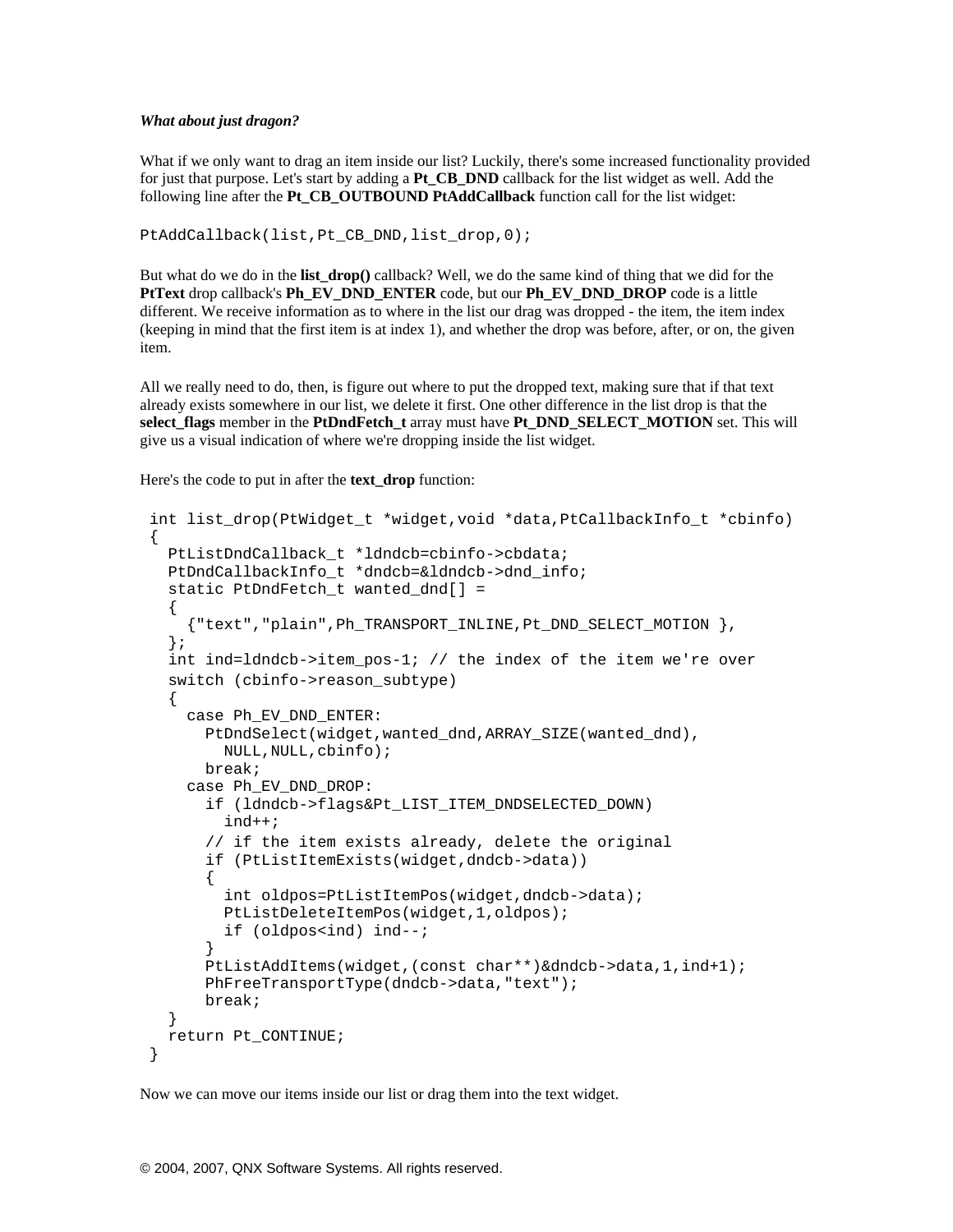If we would like the drag to work only inside our list, and not be droppable elsewhere, we would set the **Pt\_DND\_LOCAL** flag in the **PtInitDnd**() call. This is really useful when you need to drag around private data, such as internal pointers that are meaningless to other applications within your application.

# *Checkered dragons*

We've seen how text dragging and dropping works. How about other kinds of data? Let's try dragging images! (Bet you were wondering why we put in those buttons and those checkerboard images, eh?) It turns out that dragging images (and actually any kind of data) is very similar to dragging text. Let's start with the dragging part. We'll make the left and right buttons draggable, and we'll make them drag whatever image they hold. But first, we'll need to add a callback to each of those buttons. Add the following after the second button is created:

```
PtAddCallback(button1, Pt_CB_OUTBOUND, button_outbound, 0);
PtAddCallback(button2, Pt CB_OUTBOUND, button_outbound, 0);
```
In this case, what we're doing is generic enough that the two buttons can share the same callback. That callback looks remarkably similar to the text outbound callback. Add the following just before main:

```
 int button_outbound(PtWidget_t *widget,void *data,PtCallbackInfo_t 
*cbinfo) 
 { 
    PhPointerEvent_t *pev=PhGetData(cbinfo->event); 
    // make sure we have the left (selection) button pressed 
    if (pev->buttons&Ph_BUTTON_SELECT) 
    { 
      PhImage_t *image; 
      PtTransportCtrl_t *tctrl=PtCreateTransportCtrl(); 
      PtGetResource(widget,Pt_ARG_LABEL_IMAGE,&image,0); 
      // inline the button's image to the drag 
      PtTransportType(tctrl,"image","an image",0,Ph_TRANSPORT_INLINE, 
        "PhImage",image,0,0); 
      // start the drag and drop 
      PtInitDnd(tctrl,widget,cbinfo->event,NULL,Pt_DND_SILENT); 
    } 
   return Pt_CONTINUE; 
  }
```
Now we're able to drag, but what about the drop? We'll let the middle button accept drops. (We could have just as easily made any of the other two buttons accept a drop as well.) Add the following after the third button is created:

PtAddCallback(button3, Pt\_CB\_DND, button\_drop, 0);

Please note that we use a shallow **free**() instead of a deep **PhFreeTransport**() free. This is because a deep free would free the actual image pixels (which we don't want), since the button still uses them. Add the following code just before main:

```
int button drop(PtWidget t *widget,void *data,PtCallbackInfo t
*cbinfo) 
  { 
    PtDndCallbackInfo_t *dndcb=cbinfo->cbdata; 
    static PtDndFetch_t wanted_dnd[] = 
    {
```